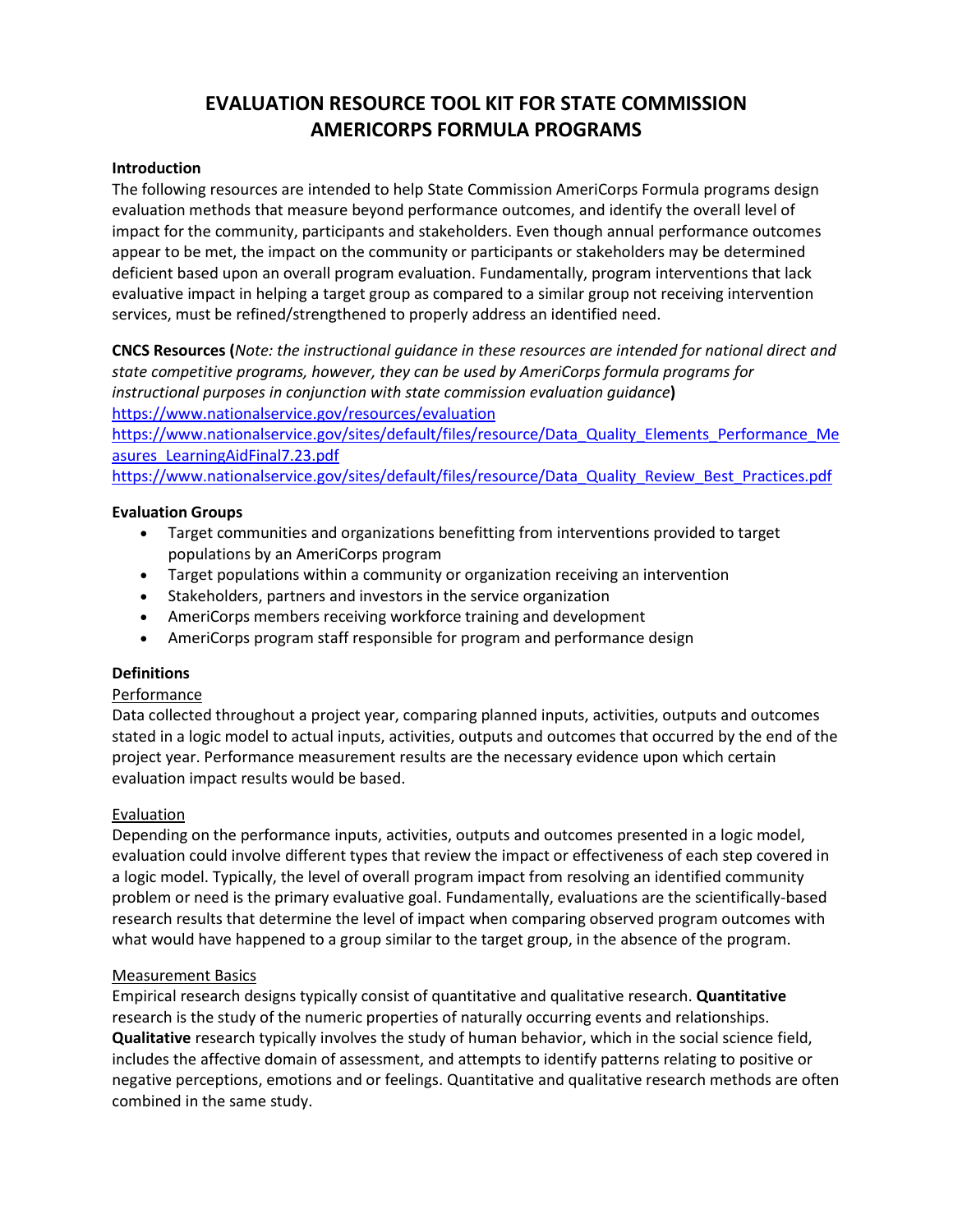## Research Methods

*Randomized Control Trials (RCT)*: Participants are randomly assigned to experimental groups in which one group receives a treatment that is under experimentation, and the other group receives a perceived treatment that is a placebo. The RCT method is used to minimize bias in the research results. RCT is often used in the medical field.

*Quasi-experimental Design (QED)***:** Participants are not randomly assigned to experimental groups. Research results are gained by direct and/or indirect observation of impact on a subject group resulting from an intervention. A comparison group would consist of similarly profiled participants who did not receive an intervention. QED is often used in the social science field.

# Evaluative Research Questions

Best practices include conducting an evaluation of the processes stated in your logic model. Program design processes are evaluated in-order-to identify efficiency strengths and weaknesses that contribute to the success or failure of stated outcomes. Best practices also include an evaluation of the impact that your achieved outcomes have on the community, participants, staff and stakeholders. Evaluations are conducted by using research questions that address each stage of the logic model.

Measurable research questions should be developed as you are designing your logic model. Data collection systems, should also align with your logic model processes and your outcome based research questions.

# • **Process evaluation - example questions**

"What was the adequacy level of available resources (inputs)"

- 1. Severely Inadequate (SI)
- 2. Less Than Adequate (LTA)
- 3. Adequate (A)
- 4. More Than Adequate (MTA)
- 5. Overwhelmingly Adequate (OA)

## "Rate the adequacy level of resources in the following areas"

| Funding:                  | 1. SI 2. LTA 3. A 4. MTA |  | 5. OA |
|---------------------------|--------------------------|--|-------|
| Staff:                    | 1. SI 2. LTA 3. A 4. MTA |  | 5. OA |
| <b>AmeriCorps Members</b> | 1. SI 2. LTA 3. A 4. MTA |  | 5. OA |
| Volunteers                | 1. SI 2. LTA 3. A 4. MTA |  | 5. OA |

"What was the adequacy level of available reading tutors for students below the benchmark?"

- 1. Severely Inadequate (SI)
- 2. Less Than Adequate (LTA)
- 3. Adequate (A)
- 4. More Than Adequate (MTA)
- 5. Overwhelmingly Adequate (OA)

## "Rate the adequacy level of each area of reading tutorial services"

| <b>Available Tutors/Volunteers</b>          | 1.51  | 2. LTA | 3. A | 4. MTA | 5. OA |
|---------------------------------------------|-------|--------|------|--------|-------|
| Academic Preparedness of Tutor              | 1. S1 | 2. LTA | 3. A | 4. MTA | 5. OA |
| Sufficiency of Allowed Tutorial Time        | 1. SI | 2. LTA | 3. A | 4. MTA | 5. OA |
| Quantity of Below Benchmark students 1. SI  |       | 2. LTA | 3. A | 4. MTA | 5. OA |
| Space Where Tutorial Service Occurred 1. SI |       | 2. LTA | 3. A | 4. MTA | 5. OA |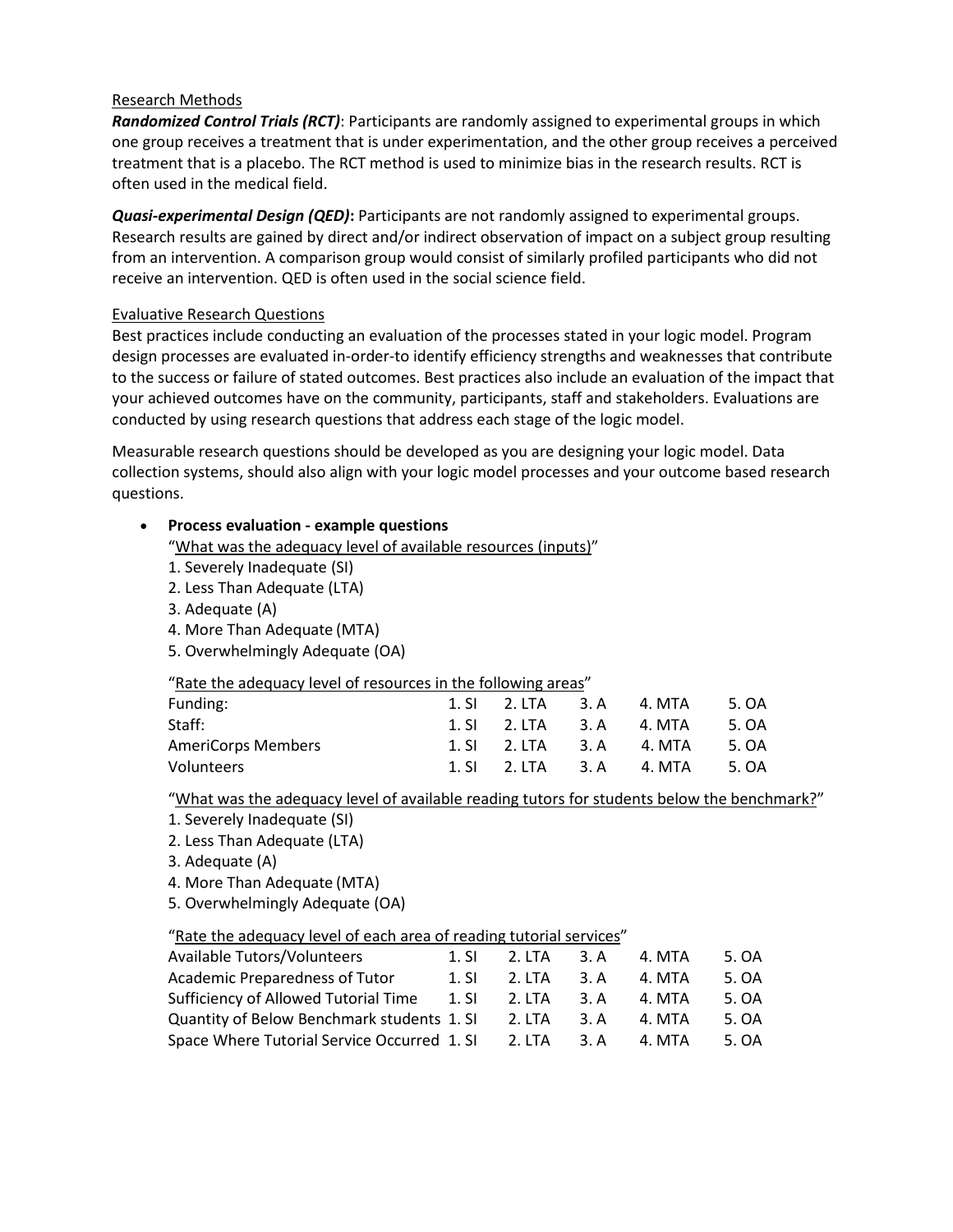# • **Outcome evaluation - example questions (Participants)**

"What percentage of students who completed the AmeriCorps reading tutorial program, scored at or above their applicable minimum reading literacy benchmark at the end of the intervention?"

"What was the average percentage of growth among all students who completed the AmeriCorps reading tutorial program?"

"In the case of the students who completed the AmeriCorps reading tutorial program and whose reading literacy assessments were still below the benchmark at the end of the period, what average growth percentage was observed?"

# • **Outcome evaluation - example questions (Comparative Non-Participants)**

"What percentage of students who did not participate in the AmeriCorps reading tutorial program, and who were also below the reading literacy benchmark at the beginning of the same period, scored at or above their applicable minimum reading literacy benchmark at the end of the period?"

"What was the average percentage of growth among students who did not participate in the AmeriCorps reading tutorial program, and who were also below the reading literacy benchmark at the beginning of the same period?"

• **Outcome evaluation - example of post-research questions (Community Impact) (note: pre-assessment evaluation research questions would have been completed at the beginning of the period to establish a benchmark in which a post-assessment would be compared to determine evaluative impact)**

"What was overall reading literacy assessment growth percentage for the participating grades at the school(s) where the AmeriCorps reading tutorial program was active?"

"From an observational perspective, how did the parents of the children who participated in the AmeriCorps reading tutorial program rate their child in the specific areas listed below by the end of the period?"

"From an observational perspective, how did the parents of the children who would have been eligible to participate in the AmeriCorps reading tutorial program, but did not, rate their child in the specific areas listed below by the end of the period?"

- Use the following scale:
- 1 No Improvement (NI)
- 2 Slight Improvement (SI)
- 3 Average Improvement (AI)
- 4 Increased Improvement (II)
- 5 Greatly Improved (GI)

| Ability, Skills and Knowledge      | 1. N <sub>1</sub> | 2. SI | 3. AI            | 4. II | 5. GI  |
|------------------------------------|-------------------|-------|------------------|-------|--------|
| <b>Attitude Towards Reading</b>    | 1. N <sub>l</sub> | 2. SI | 3. AI            | 4. II | 5. GI  |
| Participation in Academic Services | 1. N <sub>l</sub> | 2. SI | $3. \mathsf{Al}$ | 4. II | 5. GI  |
| Academic Confidence                | 1. NI             | 2. SI | 3. AI            | 4. II | 5. GI  |
| Overall Academic Attitude          | 1. NI             | 2. SI | $3. \mathsf{Al}$ | 4. II | .5. GL |